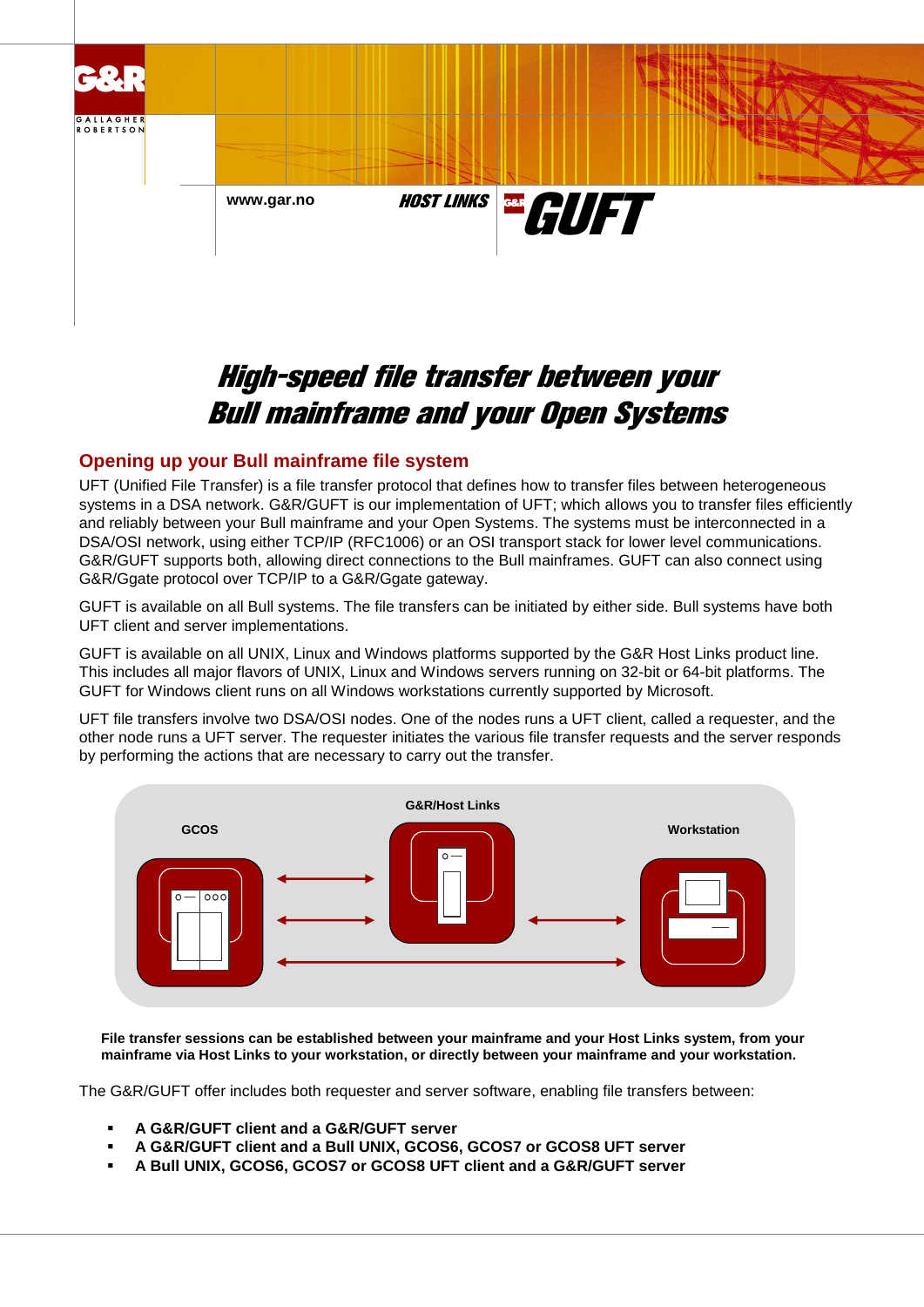

## **Bull mainframe UFT clients**

GUFT file transfers can be initiated interactively by terminal users connected to a Bull mainframe, e.g. logged on to IOF on GCOS7 or to TSS on GCOS8. Unattended UFT transfers can be invoked from batch routines on a Bull mainframe system. All of these start the Bull mainframe client implementation, which makes an outgoing DSA connection as a requester to the target UFT server.

e.g. from TSS on GCOS8, from the DSAS subsystem, you could issue the command:

|  |  | tran $-rn$ is $2c -lf$ $qar/txt8 - rf$ |  |
|--|--|----------------------------------------|--|
|  |  | '/local/unixtext' -s -moni -r          |  |

This would cause the GCOS8 DSAS requester to connect to remote DSA node 'is2c' and request transmission of the GCOS8 file 'txt8' to the local file 'unixtext' on that UNIX system. The GUFT server is started on-demand on 'is2c' and services the request by accepting the file and writing it to the requested file path.

From IOF on GCOS7 you could issue a command:

```
eftr my.lib..txt7
$is2c:'/local/unixtext'
```
This would cause the GCOS7 GTP requester to connect to the same DSA node, and make a similar request.

## **GUFT Server**



Each time a file transfer is initiated by your mainframe the Host Links listener on your Open System launches a GUFT server automatically to handle the transfer request. There is no limitation to the number of file transfers that you can launch simultaneously; the only limitations are the hardware resources (typically the communication link) of your system. The GUFT server accepts file management and transfer requests issued by a remote UFT requester, usually a Bull mainframe client. Files are read from or written to the local file system unless redirected to a client workstation.

## **GUFT Server Redirector**



The UFT protocol does not define a way of redirecting files on the server side, so there are no parameters or options that the user can give to the Bull mainframe clients in order to redirect the transfer to the file system on a workstation rather than the GUFT server platform. To overcome this limitation we have introduced a special file name syntax that instructs the GUFT server that the file in question is not a local file, but rather a file located on a user workstation. The syntax is simple; the file name includes the target workstation's network address, preceded by a semicolon.

The following is an example of using the GCOS7 requestor to issue a transfer of a GCOS7 file called "myfile" to a file called "myWsFile" on a workstation with network address 188.99.77.123 via GUFTsrv on DSA address EN01:

> **eftr my.lib..myfile \$EN01:'myWsFile;188.99.77.123'**

Some competing third party UFT server implementations perform this redirection in a two-step operation, i.e. first, receive the file on the server; and then, once the transmission is complete, launch an FTP session to the workstation. In the GUFT implementation, the redirection is done immediately, i.e. GUFT opens a connection to the workstation as soon as the transfer request is started from the mainframe, and sends the data blocks to the workstation as they are received from the mainframe, greatly reducing total transfer time. This also ensures that the mainframe client is informed of the true status of the transfer; when the mainframe client is informed that the transfer is complete it can be sure the file is on the workstation, there is no second step that can fail.

The workstation program, GUFTws, enables the mainframe clients to initiate file transfers in either direction: from the mainframe to the workstation, or from the workstation to the mainframe. It is included in the GUFT package, and must be installed on the user workstation. It runs in the background waiting for redirected transfer requests from a GUFT server executing on some Host Links system. The GUFTws icon can be seen in the system tray, and once a session is established from the GUFT server, the icon will change color to indicate that a file transfer is in process.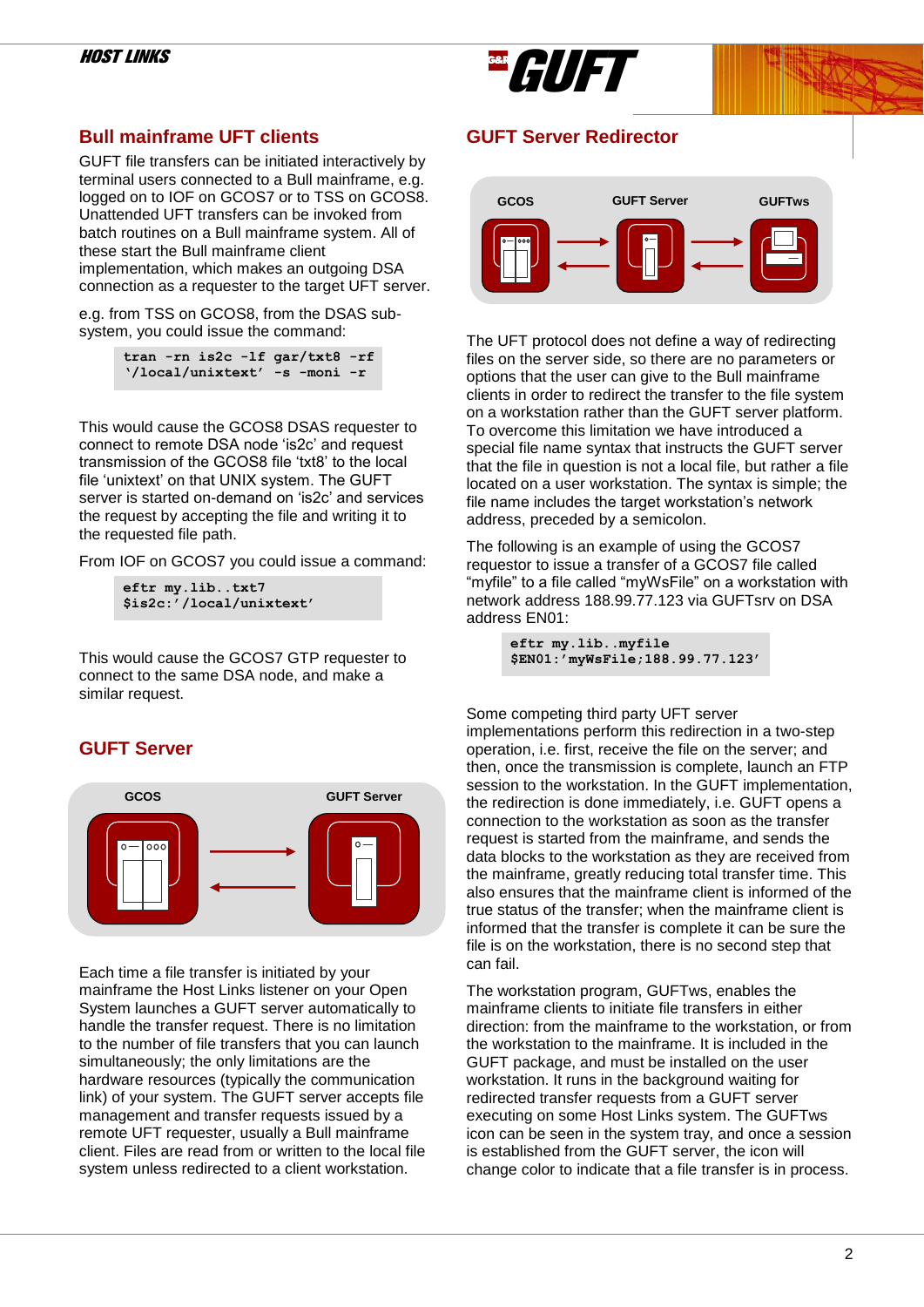## **GUFT Requester in command mode, UNIX/Linux and Windows**

In command mode, you can initiate a single session to a single server. During this session you can send or receive a single file. GUFT command mode is suitable for unattended or background operation, and can be executed from a script or BAT file.

Given the following guft.cfg file on a UNIX or Linux system:

| Default |          |  |
|---------|----------|--|
| -li dsa |          |  |
|         | -hm dps8 |  |
|         | -dn b6dd |  |
| -du jim |          |  |

You can start GUFT in command mode, and send a local file (defaults to *VAR* type) to the remote system, where the file does not yet exist, using the command:

|  | guft -lf myfile -crf |  |
|--|----------------------|--|
|  | >udd>jim>myfile -put |  |



GAR **FILIFT** 

Users logged into a UNIX/Linux system with any standard terminal interface (Vtxxx, ANSI, VIP) can start GUFT in interactive screen mode. In screen mode, GUFT uses the G&R/Gvideo interface to display a userfriendly menu where the various UFT functions are offered. Additionally, a lot of general features are offered, including the possibility of navigating around in the local file system, executing local commands and starting new command shells.

You have only a single session at a time within a given context, but you may execute several contexts using the G&R (or other) context manager to start multiple simultaneous transfers. The UFT protocol allows transfer of only one file at a time, but you can do multiple file transfers serially and have several sessions with different UFT servers serially without terminating GUFT. You can preconfigure all communications related parameters, leaving you to simply select the local and remote file names and press the appropriate function key. While a file transfer is in progress, GUFT updates the screen with status information (number of bytes transferred, bytes per second and elapsed time).

| Type:       | VAR (txt) Size : |        | 56933 |
|-------------|------------------|--------|-------|
| Tupe:       | VAR (txt) Size : |        | 56933 |
| CPS : 18365 |                  | Lapse: | -3-   |

Help is always available, and within the parameters menu it is context sensitive.

| GLINK - gars.gar.no                                                          |                                                             |
|------------------------------------------------------------------------------|-------------------------------------------------------------|
| File Edit Settings Line Transfers Help                                       |                                                             |
| 同<br>$A \n 1$                                                                | d d d d<br> 3 <br>倉<br>H<br>Ø<br>$E =$                      |
| <b>G&amp;R/GUFT</b>                                                          | Unified File Transfer Requestor<br>A/S<br>G&R               |
| File historyF2/S2<br>Send fileF5                                             | Terminate transferF8                                        |
| Edit parametersF3                                                            | Receive fileF6 File managementF9                            |
| Connect to serverF4                                                          | Disconnect serverF7 Other commandsF10/LF                    |
|                                                                              |                                                             |
| Rem.User: jim<br>Pswd: *******                                               | Bill:<br>$Proof.:$ GAR                                      |
| Rem. Node: PH8A<br>Tupe: DPS8                                                | AName: FILETRAN                                             |
| Loc. File: ggate.dbg                                                         | Tupe:<br>Size :<br>56933<br>UAR (txt)                       |
| Rem. File: gar/ggate<br>UftState: Session<br>X-Id: 110828369                 | Type: <b>VAR</b> (txt)<br>Size:<br>56933<br>CPS: 18365<br>3 |
|                                                                              | Lapse:                                                      |
| /local/home/jim<br>Directory:                                                |                                                             |
| ***<br>gl dsa.dbg<br>rea.<br>$\sim$ $\sim$                                   |                                                             |
| tull<br>dir<br>qllic<br>req                                                  |                                                             |
| Can<br>jinit<br>rea<br>req                                                   |                                                             |
| EuroTable<br>reg<br>message<br>reg                                           |                                                             |
| nathalie<br>GL_TCP.dbg<br>rea<br>rea                                         |                                                             |
| newebc<br>reg<br>rea<br>aa.                                                  |                                                             |
| njqlinkpropos><br>req<br>and<br>rea                                          |                                                             |
| screen.sav<br>req<br>core<br>req                                             |                                                             |
| ebcdicx<br>xebcdic<br>req<br>rea                                             |                                                             |
| ggate.dbg<br>req<br>req<br>zzz                                               |                                                             |
| ggate.org<br>req                                                             |                                                             |
| GUFT: File successfully sent.<br>GLINKS.01 UIP<br><b>ECHO</b><br><b>ROLL</b> | 1021<br>001<br><b>NUML</b><br>024                           |
|                                                                              |                                                             |
| Debug<br>gars.gar.no                                                         | Ų<br>23:00:42 07:59:42                                      |